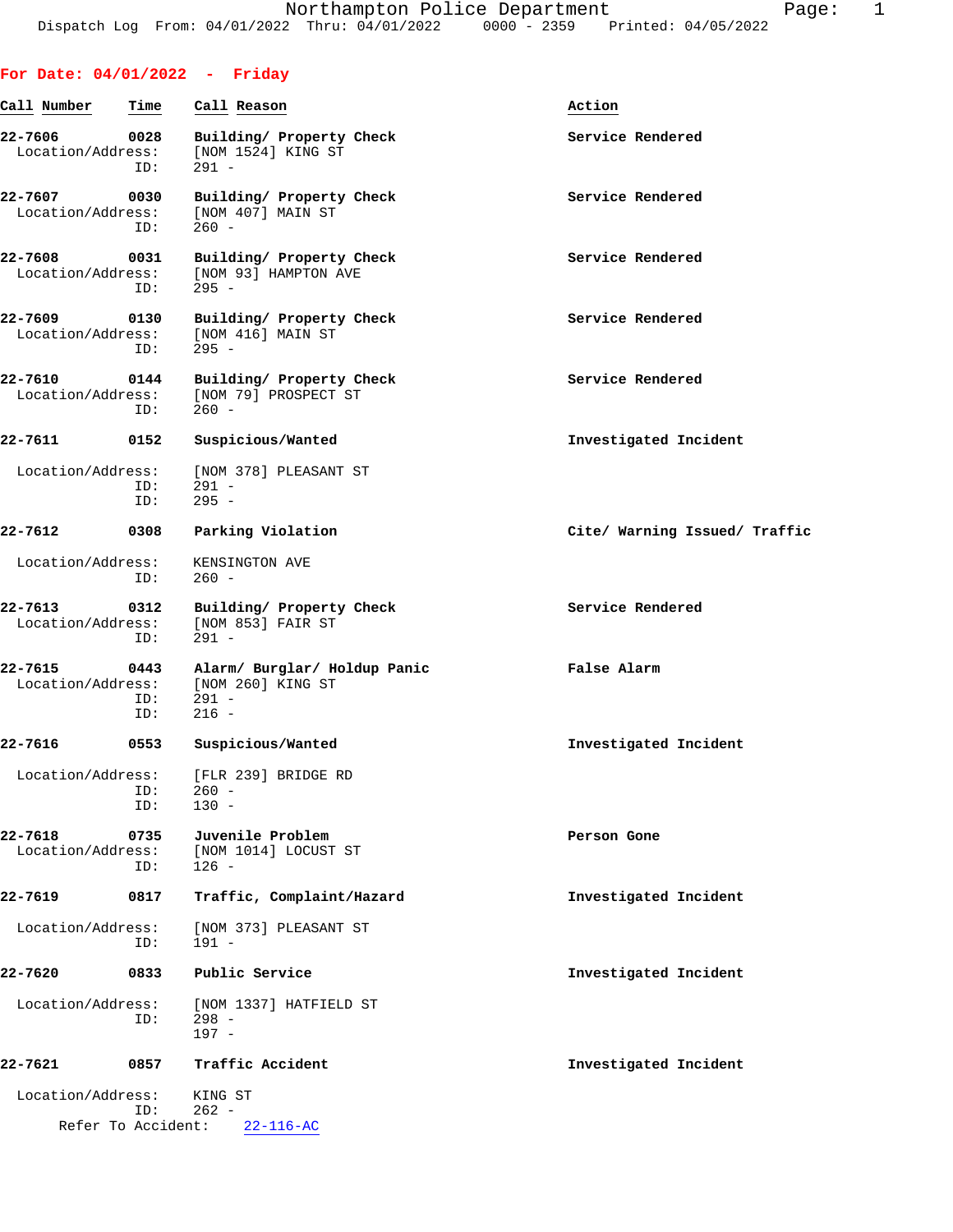| 22-7622                      | 0915               | Disturbance<br>Location/Address: [NOM 1014] LOCUST ST                                                                        | Report Done              |
|------------------------------|--------------------|------------------------------------------------------------------------------------------------------------------------------|--------------------------|
|                              | ID:<br>ID:         | 187 -<br>$298 -$<br>$197 -$                                                                                                  |                          |
|                              | Refer To Incident: | $22 - 595 - OF$                                                                                                              |                          |
| 22-7623                      | 1000               | Traffic Accident<br>$\begin{tabular}{ll} \texttt{Location/Address:} & [FLR 85] MAN ST \\ \texttt{ID:} & 262 - \end{tabular}$ | Taken to Hospital        |
|                              |                    | Fire Unit: E3-Pumper-Engine 3<br>EMS Unit: A03-Fire Ambulance                                                                |                          |
|                              | Refer To Accident: | $22 - 117 - AC$                                                                                                              |                          |
| 22-7624                      | 1015               | Alarm/ Burglar/ Holdup Panic                                                                                                 | Arrest Male 18yrs & Over |
| Location/Address:            |                    | MARKET ST                                                                                                                    |                          |
|                              | ID:                | $191 -$                                                                                                                      |                          |
|                              | ID:<br>ID:         | $204 -$<br>$161 -$                                                                                                           |                          |
|                              | ID:                | $247 -$                                                                                                                      |                          |
|                              | ID:                | $207 -$                                                                                                                      |                          |
|                              | Refer To Arrest:   | $22 - 122 - AR$                                                                                                              |                          |
| 22-7625                      | 1016               | Warrant Service                                                                                                              | Area Search Negative     |
|                              |                    | Location/Address: [LED 29] MAIN ST                                                                                           |                          |
|                              | ID:<br>ID:         | $187 -$<br>$126 -$                                                                                                           |                          |
|                              |                    |                                                                                                                              |                          |
| 22-7626                      | 1021               | Suspicious/Wanted                                                                                                            | Service Rendered         |
| Location/Address:            |                    | STATE ST                                                                                                                     |                          |
|                              | ID:                | $298 -$<br>$197 -$                                                                                                           |                          |
|                              |                    |                                                                                                                              |                          |
| 22-7627<br>Location/Address: | 1026               | Suspicious/Wanted                                                                                                            | Report Done              |
|                              | ID:                | [FLR] RIVERSIDE DR<br>$157 -$                                                                                                |                          |
|                              | Refer To Incident: | $22 - 594 - OF$                                                                                                              |                          |
| 22-7630                      | 1100               | Trespassing/ Unwanted Guest                                                                                                  | Area Search Negative     |
| Location/Address:            |                    | [NOM 1192] BRIDGE ST                                                                                                         |                          |
|                              | ID:                | $126 -$                                                                                                                      |                          |
| 22-7631                      | 1105               | Public Service, Check Welfare                                                                                                | Service Rendered         |
| Location/Address:            |                    | [NOM 9] FRUIT ST                                                                                                             |                          |
|                              | ID:                | $191 -$                                                                                                                      |                          |
| 22-7632                      | 1110               | Public Service, Check Welfare                                                                                                | Investigated Incident    |
| Location/Address:            |                    | [NOM 2639] PLEASANT ST                                                                                                       |                          |
|                              | ID:                | $298 -$                                                                                                                      |                          |
|                              |                    | $197 -$<br>$191 -$                                                                                                           |                          |
|                              | ID:<br>ID:         | $204 -$                                                                                                                      |                          |
|                              | ID:                | $243 -$                                                                                                                      |                          |
|                              | ID:                | $270 -$                                                                                                                      |                          |
| 22-7633                      | 1142               | Animal                                                                                                                       | Service Rendered         |
| Location/Address:            |                    | FORBES AVE                                                                                                                   |                          |
|                              | ID:                | $427 -$                                                                                                                      |                          |
| 22-7635                      | 1201               | Traffic, Complaint/Hazard                                                                                                    | Investigated Incident    |
| Location/Address:            |                    | [NOM 387] PLEASANT ST                                                                                                        |                          |
|                              | ID:                | $191 -$                                                                                                                      |                          |
|                              | ID:                | $298 -$                                                                                                                      |                          |
|                              | ID:                | $197 -$<br>$191 -$                                                                                                           |                          |
|                              |                    |                                                                                                                              |                          |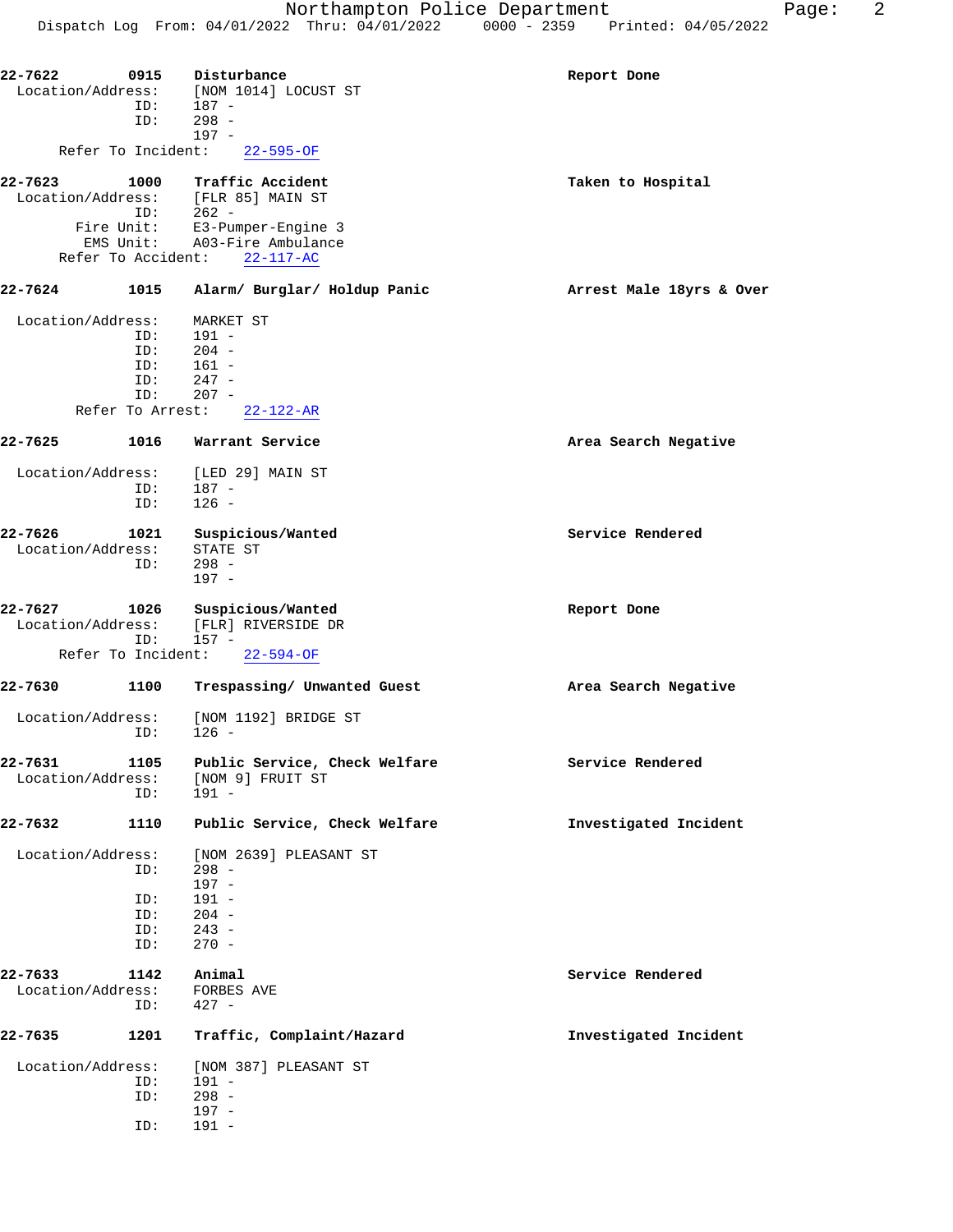|                              |                                 | Northampton Police Department<br>Dispatch Log From: 04/01/2022 Thru: 04/01/2022 0000 - 2359 Printed: 04/05/2022 |                       | Page: | 3 |
|------------------------------|---------------------------------|-----------------------------------------------------------------------------------------------------------------|-----------------------|-------|---|
|                              |                                 |                                                                                                                 |                       |       |   |
|                              | ID:<br>ID:                      | $262 -$<br>$298 -$<br>$197 -$                                                                                   |                       |       |   |
| 22-7638<br>Location/Address: | 1215                            | Private/Trespass/ Parking Tow<br>[NOM 617] MAIN ST                                                              | Vehicle Towed         |       |   |
| 22-7641                      | 1232                            | Warrant Service                                                                                                 | Area Search Negative  |       |   |
| Location/Address:            | ID:                             | [NOM 373] PLEASANT ST<br>$191 -$                                                                                |                       |       |   |
|                              | ID:<br>ID:                      | $262 -$<br>$298 -$<br>$197 -$                                                                                   |                       |       |   |
|                              | ID:                             | $262 -$                                                                                                         |                       |       |   |
| 22-7643                      | 1240                            | Traffic Accident                                                                                                | Investigated Incident |       |   |
| Location/Address:            | ID:                             | [NOM 246] KING ST<br>$262 -$                                                                                    |                       |       |   |
| 22-7644                      | 1242                            | Suspicious/Wanted                                                                                               | Investigated Incident |       |   |
| Vicinity of:                 | ID:                             | [FLR] N MAPLE ST<br>$187 -$                                                                                     |                       |       |   |
| 22-7646<br>Location/Address: | 1328                            | Disturbance<br>[FLR 1223] BURTS PIT RD                                                                          | Service Rendered      |       |   |
|                              | ID:<br>ID:                      | $126 -$<br>$187 -$                                                                                              |                       |       |   |
| 22-7649                      | 1347                            | Traffic Accident                                                                                                | Taken to Hospital     |       |   |
|                              |                                 | Vicinity of: [FLR] FLORENCE RD<br>Fire Unit: E3-Pumper-Engine 3                                                 |                       |       |   |
|                              | EMS Unit:                       | A03-Fire Ambulance                                                                                              |                       |       |   |
|                              | ID:<br>ID:                      | 191 -<br>$243 -$                                                                                                |                       |       |   |
|                              | ID:                             | $126 -$                                                                                                         |                       |       |   |
|                              | ID:                             | $187 -$                                                                                                         |                       |       |   |
|                              | EMS Unit:<br>Refer To Accident: | MUTAMB1-HQ Mutual Aid Ambulance<br>$22 - 118 - AC$                                                              |                       |       |   |
| 22-7651<br>Location/Address: |                                 | 1419 Suspicious/Wanted<br>VERNON ST                                                                             | Report Done           |       |   |
|                              | ID:                             | $157 -$<br>Refer To Incident: 22-598-OF                                                                         |                       |       |   |
| 22-7652                      | 1440                            | Drunk/ Incapacitated                                                                                            | Investigated Incident |       |   |
| Location/Address:            | ID:                             | [LED 32] HAYDENVILLE RD<br>$243 -$                                                                              |                       |       |   |
|                              | ID:<br>ID:                      | $242 -$<br>$142 -$                                                                                              |                       |       |   |
| 22-7656                      | 1442                            | Traffic, Complaint/Hazard                                                                                       | Verbal Warning Given  |       |   |
|                              |                                 | Vicinity of: [NOM 2639] PLEASANT ST                                                                             |                       |       |   |
|                              | ID:<br>ID:<br>ID:               | $248 -$<br>$242 -$<br>$292 -$                                                                                   |                       |       |   |
| 22-7653                      | 1443                            | Suspicious/Wanted                                                                                               | Report Done           |       |   |
| Location/Address:            | ID:                             | [NOM 606] BREWSTER CT<br>$298 -$                                                                                |                       |       |   |
|                              | ID:                             | $197 -$<br>$292 -$                                                                                              |                       |       |   |
|                              |                                 | Refer To Incident: 22-601-OF                                                                                    |                       |       |   |
| 22-7654                      | 1510                            | Traffic, Complaint/Hazard                                                                                       | Investigated Incident |       |   |
| Location/Address:            |                                 | N KING ST                                                                                                       |                       |       |   |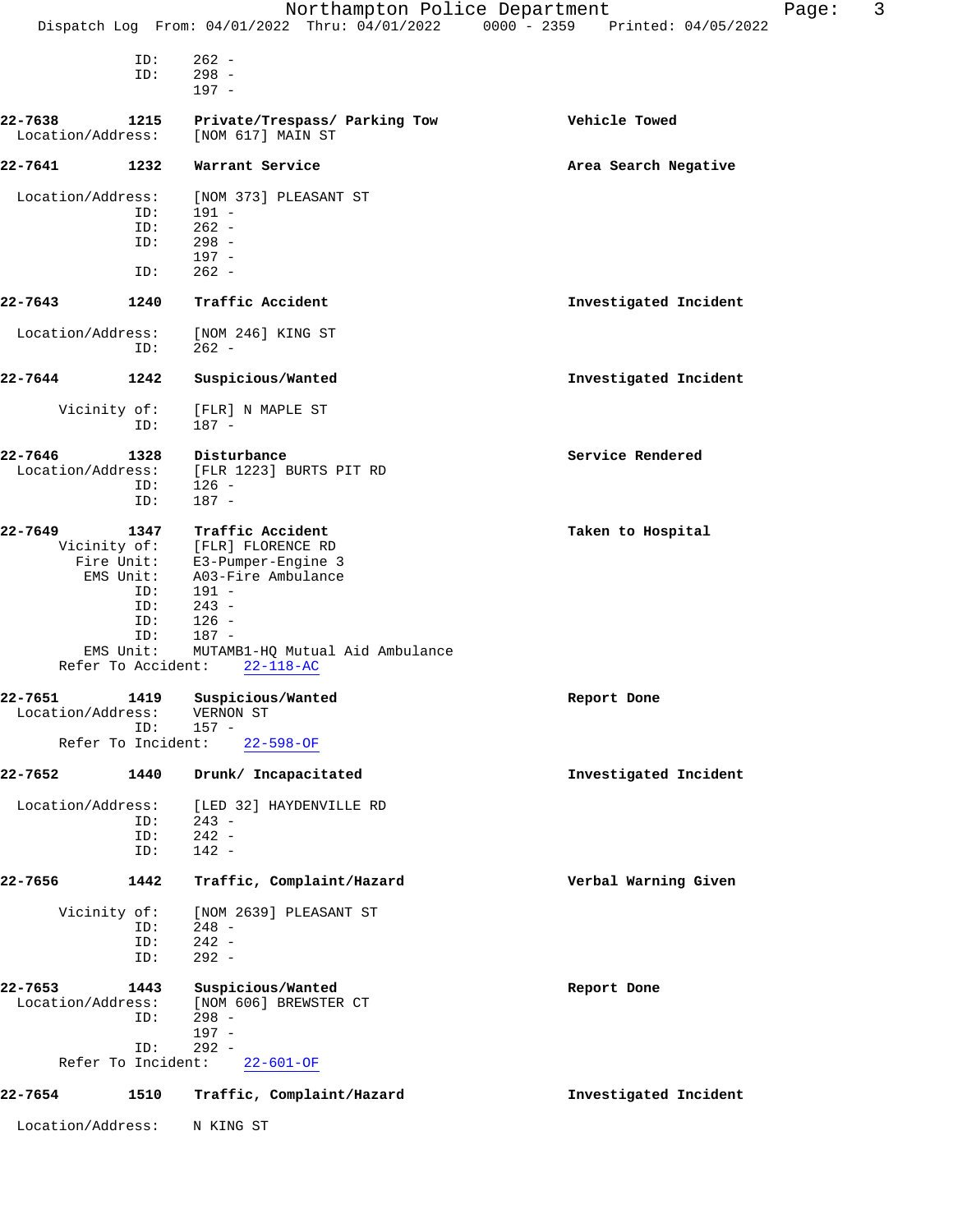|                              |                                                           | Northampton Police Department<br>Dispatch Log From: 04/01/2022 Thru: 04/01/2022 0000 - 2359 Printed: 04/05/2022                | 4<br>Page:                    |
|------------------------------|-----------------------------------------------------------|--------------------------------------------------------------------------------------------------------------------------------|-------------------------------|
|                              |                                                           |                                                                                                                                |                               |
|                              | ID:<br>ID:                                                | $248 -$<br>$242 -$                                                                                                             |                               |
| 22-7660                      | 1541                                                      | Traffic, Complaint/Hazard                                                                                                      | Arrest Male 18yrs & Over      |
| Location/Address:            | ID:<br>ID:                                                | PLEASANT ST<br>292 -<br>$242 -$                                                                                                |                               |
|                              | Refer To Arrest:                                          | $22 - 123 - AR$                                                                                                                |                               |
| 22-7661                      | 1551                                                      | Traffic Accident                                                                                                               | Investigated Incident         |
| Location/Address:            | ID:                                                       | [NOM 348] PLEASANT ST<br>248 -                                                                                                 |                               |
| 22-7662                      | 1552                                                      | Motor Vehicle Stop                                                                                                             | Verbal Warning Given          |
| Location/Address:            | ID:                                                       | [FLR] OAK ST<br>$287 -$                                                                                                        |                               |
| 22-7663                      | 1559                                                      | Juvenile Problem                                                                                                               | Investigated Incident         |
| Location/Address:            | ID:<br>ID:                                                | [FLR 1223] BURTS PIT RD<br>$287 -$<br>$277 -$                                                                                  |                               |
| 22-7664<br>Location/Address: | 1613<br>ID:<br>Refer To Incident:                         | Suspicious/Wanted<br>[NOM 1044] SOUTH ST<br>$248 -$<br>$22 - 602 - OF$                                                         | Report Done                   |
| 22-7665                      | EMS Unit:<br>ID:                                          | 1651 Medical Emergency<br>Location/Address: [NOM 188] CENTER ST<br>EMS Unit: A04-Fire Ambulance<br>A01-Fire Ambulance<br>277 - | Taken to Hospital             |
| 22-7672<br>Location/Address: | 1750<br>ID:                                               | Public Service<br>[NOM 2772] MAIN ST<br>$292 -$                                                                                | Service Rendered              |
| 22-7673                      | 1759<br>Vicinity of: MAIN ST<br>ID:<br>Refer To Incident: | Property, Lost/Found<br>121 -                                                                                                  | Report Done                   |
|                              |                                                           | $22 - 603 - OF$                                                                                                                |                               |
| 22-7674<br>Location/Address: | 1804<br>ID:<br>ID:                                        | Alarm/ Burglar/ Holdup Panic<br>[NOM 2010] SERVICE CENTER RD<br>$242 -$<br>$248 -$                                             | False Alarm                   |
| 22-7676                      | 1830                                                      | Suspicious/Wanted                                                                                                              | Investigated Incident         |
| Location/Address:            | ID:                                                       | [LED] VILLONE DR<br>287 -                                                                                                      |                               |
| 22-7677                      | 1840                                                      | Motor Vehicle Stop                                                                                                             | Cite/ Warning Issued/ Traffic |
|                              | Vicinity of:<br>ID:                                       | PEARL ST<br>$186 -$                                                                                                            |                               |
| 22-7678                      | 1842<br>Vicinity of:<br>ID:                               | Park and Walk<br>HAMPTON AVE + OLD SOUTH ST<br>$292 -$                                                                         | Service Rendered              |
| 22-7681                      | 1911                                                      | Parking Violation                                                                                                              | Cite/ Warning Issued/ Traffic |
| Location/Address:            | ID:                                                       | [NOM 188] CENTER ST<br>$186 -$                                                                                                 |                               |
| 22-7682                      | 1913                                                      | Trespassing/ Unwanted Guest                                                                                                    | Investigated Incident         |